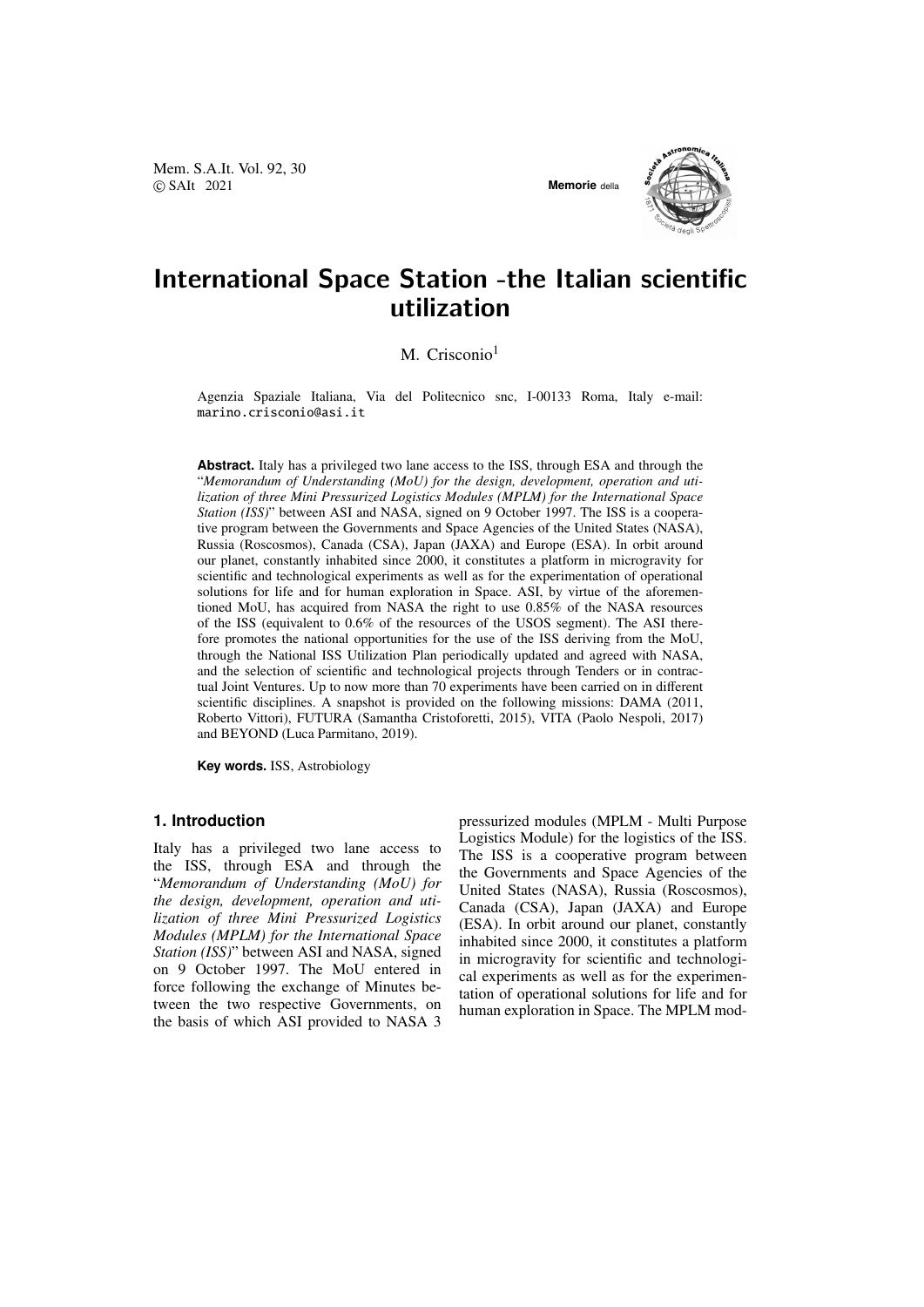ules were delivered to NASA in 1998, 1999 and 2001 respectively. The first two, Leonardo and Raffaello, made a total of twelve flights to the ISS aboard the Space Shuttle. In February 2010, NASA and ASI considered of interest the permanent installation in orbit of a unit of the MPLM to increase the capacity of the Space Station to host experiments, equipment and materials to support life and operations. Following this agreement, ASI provided, through an assignment to the company TAS-I of Turin which had developed the modules, to modify the Leonardo module to make it compatible with the lifetime in orbit. The new module, called PMM - Permanent Multipurpose Module -, was put into orbit with the STS133 / ULF5 mission on 24 February 2011, and permanently integrated into the ISS infrastructure. In exchange for the supply of MPLM modules, NASA ensures ASI access to use the Station for a portion of its allocations. ASI, by virtue of the aforementioned MoU, has acquired from NASA the right to use 0.85% of the NASA resources of the ISS (equivalent to 0.6% of the resources of the USOS segment). The ASI therefore promotes the national opportunities for the use of the ISS deriving from the MoU, through the National ISS Utilization Plan periodically updated and agreed with NASA, and the selection of scientific and technological projects through Tenders or in contractual Joint Ventures. Up to now more than 70 experiments have been carried on in different scientific disciplines, as shown in the following figure and in the following table.

The MoU gave to ASI also three short duration flights and three long duration flights for ESA Astronauts of Italian nationality; most of such experiments have constituted a scientific complement to some of these missions. In the following paragraphs we will give a snapshot on the following missions: DAMA (2011, Roberto Vittori), FUTURA (Samantha Cristoforetti, 2015), VITA (Paolo Nespoli, 2017) and BEYOND (Luca Parmitano, 2019).

#### **2. The DAMA Mission**

It was a short duration mission, the STS-134, from May 16 to June 1 2011. The astronaut Roberto Vittori performed, among the others, the following 12 ASI experiments[\(Bertolotto et](#page-7-0) [al. , 2012;](#page-7-0) [Mascetti et al. , 2012\)](#page-7-1):

- APE: development of a Space micro vehicle that can be used both indoors and outside of orbiting vehicles (Astronaut Personal Eye). The objective of the experiment was to verify the stability around the roll axis, with 1◦ of accuracy and with drift less than 1◦ /min.
- FOAM: aimed to study the possibility of recovering complex geometric shapes of shape memory materials with geometries of different complexity, to test new materials for new actuators, to realize energy sinks, and to realize structures capable of expanding and positioning themselves autonomously.
- IENOS: development of an Electronic Nose, i.e. an artificial sensory system consisting of an array of chemical sensors that compare signals detected using particular recognition algorithms. The goal of the experiment was to simultaneously monitor the air in different environments of the ISS in order to build a map of the air quality during the experimental session and monitor temperature and humidity.
- VIABLE ISS: kept on board the ISS for five years, was aimed at assessing the bacterial and fungal biofilm contamination on different surface Space materials, in order to provide useful information for future Space missions.
- NIGHT VISION: the goal of this experiment was to establish the ability of unicellular algae to withstand cosmic radiation without losing their shielding properties, in order to define a future diet for astronauts.
- BIOKIS: two ASI Space qualified containers, which have previously flown in other missions, in which were housed seven multidisciplinary experiments:
	- Bio-SPORE: aimed to compare how germination and sporulation processes of different strains of Saccharomyces are affected by microgravity.
	- PHOTO-EVOLUTION: aimed to select Chlamydomonas reinhardtii mu-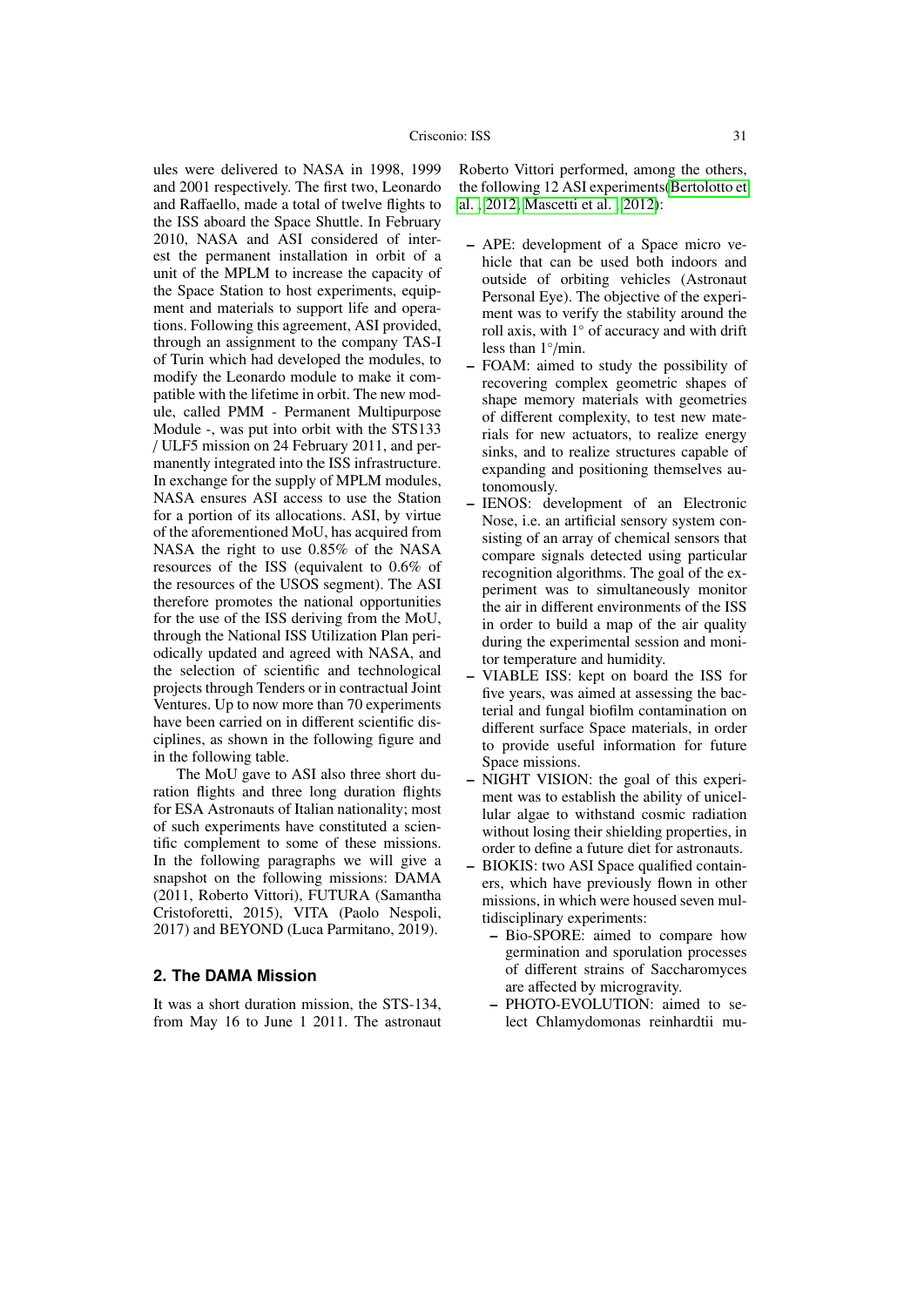32 Crisconio: ISS



| Sponsored payloads                   | 31    |
|--------------------------------------|-------|
| On-board investigations              | 74    |
| Principal Investigators and<br>Co-PI | >130  |
| Scientific publications              | > 250 |

Fig. 1. Statistics of Italian experiments on board the ISS

tants tolerant/resistant to both neutron and proton radiation and Space environment.

- HiDOSE: aimed to measure the dose for the experiments in Space biology, using thermoluminescence detectors which efficiently give the dose released by charged particles in low Earth orbit.
- TARDIKISS: investigation of the effects of Space stresses on desiccated but still alive multicellular organisms, *tardigrades*, to test the impact at physiological, biochemical and molecular levels of environmental Space on biological material.
- 3DISS: aimed to assess the radiation dose absorbed during a Space mission on ISS, evaluating the real genetic damage suffered during the Space mission. Cross-correlation of the biological damage was assessed by dosimetric measurements.
- nDOSE: aimed to evaluate the neutron component of the radiation environment (neutrons can be produced as secondary radiation by interaction of primary cosmic rays with spacecraft shielding) within the spacecraft, which is of great importance especially in view of long term Space missions.
- Arabidops-ISS: aimed to investigate the alterations of the gene expression in the model plant species Arabidopsis

thaliana related to microgravity conditions, mainly focusing on the ROS genes, with respect to parallel on ground control-experiments.

## **3. The FUTURA Mission**

For the first mission of Samantha Cristoforetti, who was on the ISS from November 23 2014 to June 11 2015, ASI selected a total of 9 investigations[\(Pignataro et al. , 2015\)](#page-7-2):

- BLIND AND IMAGINED: aimed to understand the sensory motor mechanisms in lack of gravity, through two protocols: MOVE SB (Movement in Orbital Vehicle Experiments Short and Blind) and SHRINK (Space Height Reference In Nongravitational Kinetics). The deep understanding and the quantification of sensorimotor and perception adaptation is crucial to optimize appropriate countermeasures for long-term Space missions, to deal with the muscular-skeletal system deconditioning. The two protocols share the same payload: Elite-S2, an optoelectronic facility for quantitative human movement analysis already onboard the ISS since August 2007 and exploited for other motion capture experiments with previous crewmembers on board the ISS.
- BONE/MUSCLE CHECK: a study on the salivary markers of metabolic changes during Space missions. Microgravity reduces bone and muscle mass, which is related to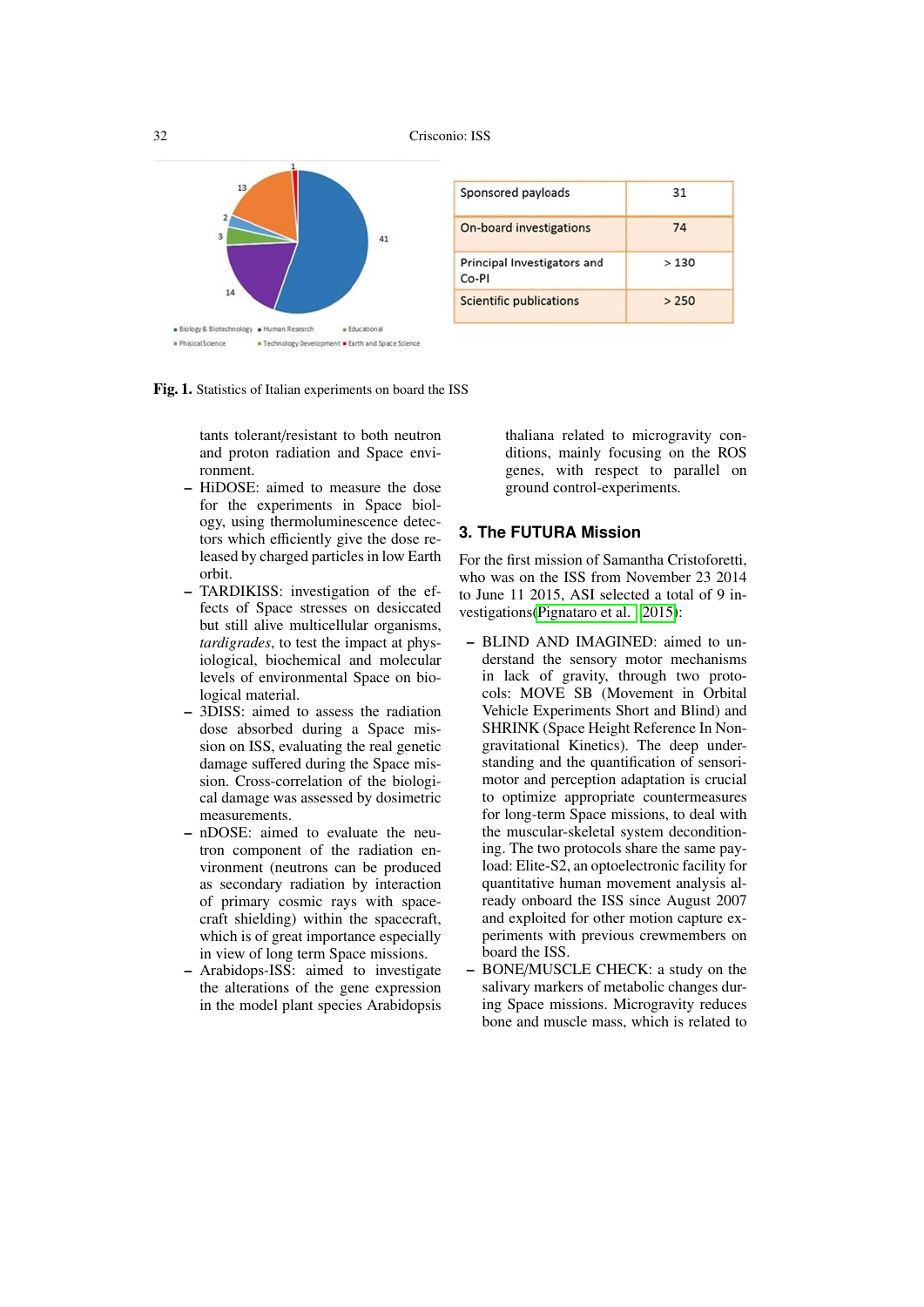changes in certain substances in the bloodstream and urine; some of these changes can also be detected in saliva samples. Aim of the experiment was to validate whether saliva and/or urine can be used as simple, non-invasive tools to monitor crewmembers' bone and muscle status during a Space mission.

- DRAIN BRAIN: this investigation was both a medical research and a demonstration of an innovative instrument for remote diagnosis and telemedicine. This investigation addressed the cerebral circulation in the human being, specifically the venous outflow mechanisms from the skull, which is one of the major regulators of the brain physiology but very little is known about the mechanisms ensuring blood outflow from the brain in a condition of microgravity. The instrument developed for this research is a strain-gauge plethysmography system, designed to be used on board the ISS both to study cerebral venous return in microgravity conditions and to properly understand the phenomena of physiological adaptation.
- WEARABLE MONITORING: also this investigation was both a medical research and a demonstration of an innovative instrument for remote diagnosis and telemedicine. The goal of this investigation was the validation of a new cloth vest that monitors astronaut autonomic nervous control, heart electrical and mechanical activity, skin temperature and breathing patterns during sleep. The science goals related to the investigation on the sleep quality of the astronauts.
- NANOPARTICLES AND OSTEOPOROSIS: this experiment was related to the crew members' bone density decrease during spaceflight. This decrease is in part caused by the loss of Calcium induced by microgravity-related metabolic changes. This investigation studied a type of nanoparticle made of minerals similar to those found in bones and teeth, which could help counteract bone density loss and accordingly benefit future Space missions.
- CELL SHAPE AND EXPRESSION: the investigation addressed the changes that microgravity causes to living organisms, beginning at the cellular level. It studied how microgravity changes the physical structure of cells, and whether this affects the way they function. Results aimed to provide an experimental model that highlights the relationships among microgravity, cell shape and gene expression, and whether new drugs may be able to counteract these microgravity-induced changes.
- PORTABLE 3D PRINTER: it consisted in a technological demonstration of 3D printer capabilities in Space. The ASI Portable 3D Printer demonstrated an automated 3-D printer producing plastic objects on board the ISS, for a future digital and automated manufacturing facility onboard the ISS, and other future manned spacecrafts or planetary outposts.
- ISSPRESSO: it was a technological demonstration of the capability for preparing an espresso coffee on board the ISS. ISSpresso is part of the Public-Private Partnership program promoted by ASI for the commercial exploitation of the ISS. Within this program, the Agency makes available ISS utilization resources, as crew time, launch mass and volume, to private entities that propose payloads or experiments for the ISS and fund for their development and implementation. The device was an espresso maker for the ISS, which crew members used to prepare tea, coffee, broth and other hot beverages.
- VIABLE-ISS: the experiment brought on the ISS during the DAMA mission was still operational during FUTURA mission.

#### **4. The VITA Mission**

The VITA Mission was the third one for Paolo Nespoli, who was on the ISS from July 28 2017 to December 14 2017. ASI appointed for the VITA mission a total of 11 investigations:

– IN SITU BIOANALYSIS: it consisted in the development and testing on the ISS of a simple portable analytical device easily employable by ISS crew members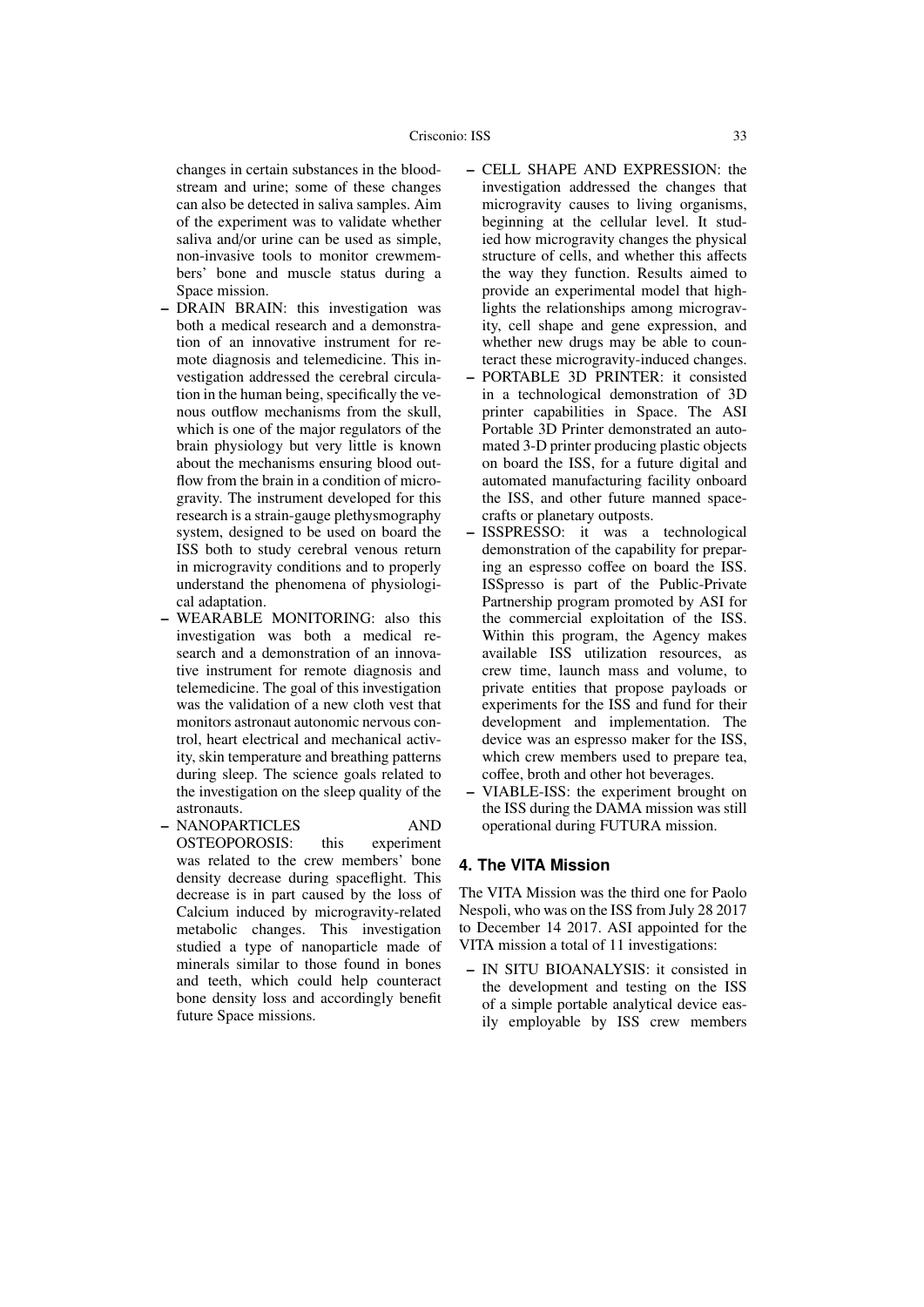[\(Piccirillo et al. , 2017;](#page-7-3) [Carrubba et al. ,](#page-7-4) [2019\)](#page-7-4), in order to collect saliva samples and analyze cortisol level, which is considered a marker of stress level. The device was tested through five different sessions. Future upgrades of the device would allow the analysis of different parameters, in order to let the astronauts check about their general health status.

- AUGMENTED REALITY APPLICATION FOR MAINTENANCE, INVENTORY AND STOWAGE – ARAMIS: it was a technology demonstrator aiming to validate the use of Augmented Reality [\(Lentini et al. , 2018,](#page-7-5) [2020\)](#page-7-6), being deployed as an iPad application, to improve and make more efficient the on board operations. The technology demonstration was run by Paolo Nespoli in two different session, the former consisting in performing a maintenance task in Node 2, the latter in a stowage related activity in PMM.
- PERSONAL RADIATION SHIELDING FOR INTERPLANETARY MISSIONS – PERSEO: the experiment was designed to evaluate the effectiveness of a garment fulfilled with 40 liters of water as a personal radioprotection system, easily wearable by the astronaut and aimed at selectively shielding astronaut radio-sensible organs and allowing the crew to exit shelter regions during a SPE to perform emergency activities [\(Baiocco et al. , 2018;](#page-6-0) [Lobascio et](#page-7-7) [al. , 2018;](#page-7-7) [Baiocco et al. , 2020\)](#page-6-1). The prototype, ad-hoc developed for being worn by Paolo Nespoli, was filled onboard with water from the Potable Water Dispenser, tested for wearability comfort by performing simple activities, and drained after use to the Waste Water System.
- ORTHOSTATIC TOLERANCE: the goal of the experiment was to help developing more effective exercise-based countermeasures to counteract/prevent a major health issue after space flight, the orthostatic intolerance. It consisted of the execution of a pre- and a post-flight orthostatic tolerance test and of the on-board execution of a structured, individually-tailored, treadmill

exercise training program, planned on the basis of a pre-flight incremental treadmill exercise test.

- ROOT GROWTH MUTI-TROP: it was an educational experiment selected after an ASI call, conceived and realized by a high school with the supervision of an academic PI. The experiment aimed to investigate the role of the three main external stimuli (gravitropism, hydrotropism and chemotropism) on root tip orientation and to clarify the interactions between different attractive factors in microgravity conditions.
- THERMAL EXCHANGE ARTE: a first run of the experiment had already been executed on April 4th 2016, lasting 6 hours; a second run was executed by Paolo Nespoli during the VITA mission. The experiment aimed at on-orbit validation of low-toxicity heat pipe performance for thermal control of future spacecraft, both manned and unmanned. ARTE was operated inside the Microgravity Science Glovebox (MSG).
- ISSPRESSO: the coffee machine brought on the ISS during the FUTURA mission was still on board during VITA mission and it was used by Paolo Nespoli as well, after sending a new set of coffee cartridges.
- ASI BIOMISSION: four selected investigations in the field of cell biology were grouped together due to their commonalities in a single mission:
	- RETINAL LESION STUDY CORM: the experiment investigated the protective role of Coenzyme Q10 (CoQ10) in retinal lesions, induced by radiations and microgravity in Space environment, in order to Improve our understanding of the effects that radiations and microgravity may have on human retinal cells and to assess the protective effects of CoQ10, related to its antioxidant and anti-apoptotic properties.
	- MUSCLE CELLS MYOGAVITY: the experiment investigated the molecular, cellular and functional modifications induced by microgravity exposure, both in primary human skele-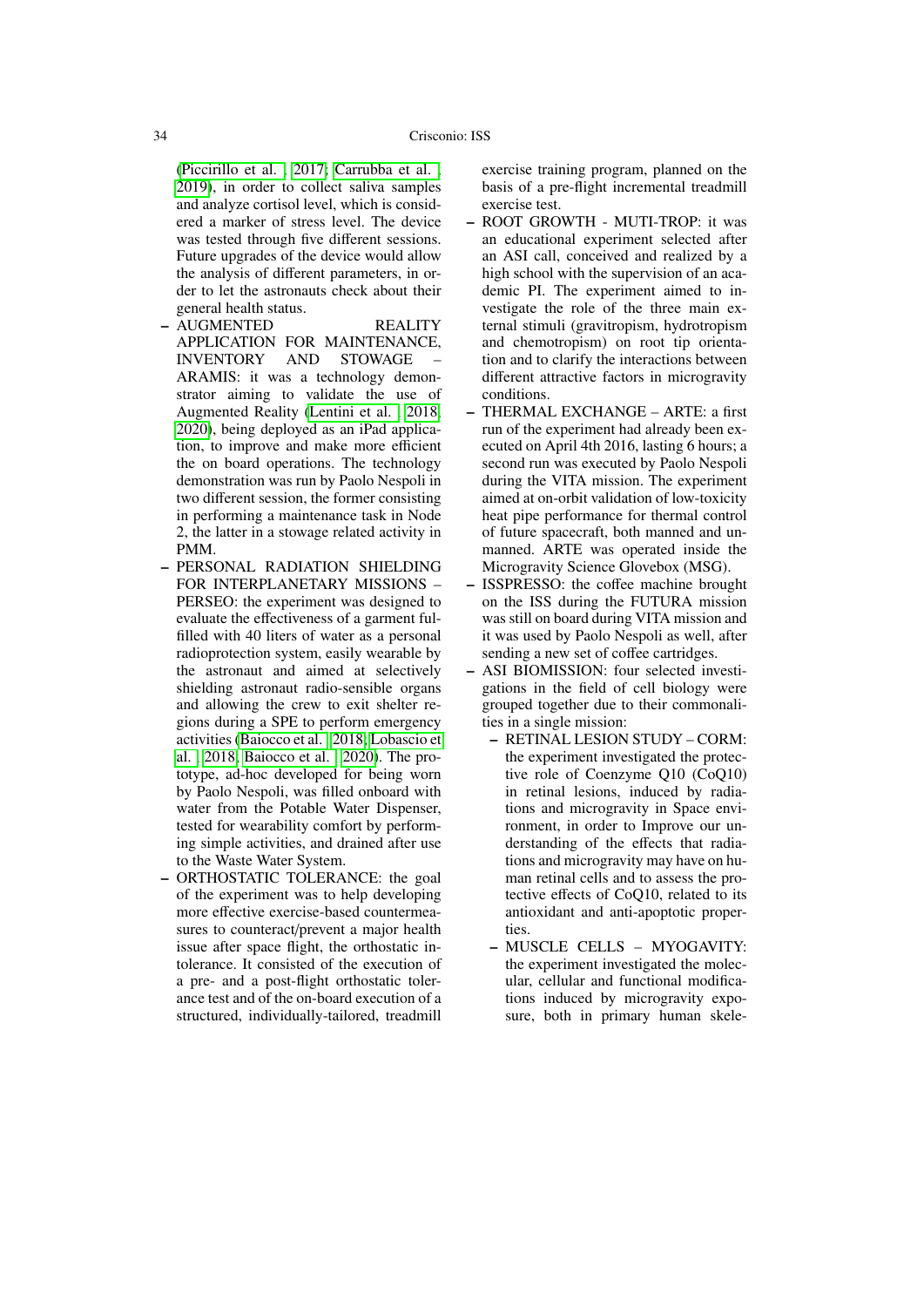tal muscle satellite cells (the muscle's adult stem cells), and in murine muscle cells, overexpressing the insulin growth factor 1 protein (IGF-1).

- OXIDATIVE STRESS NANOROS: the experiment studied the possible exploitation of cerium oxide nanoparticles (nanoceria) as a countermeasure to skeletal muscle alterations and functional deficiencies caused by the oxidative stress, that is triggered by prolonged microgravity exposure.
- REPROGRAMMING STEM CELLS – SERISM: The experiment investigated the role of the endocannabinoid system in the alterations of bone metabolism, using an innovative cellular model, based on human bloodderived stem cells.

## **5. The BEYOND Mission**

The BEYOND mission wasn't an ASI long duration flight opportunity deriving from the ASI-NASA MoU such as FUTURA and VITA, it was rather an ESA mission. It started on July 20 2019 and ended on February 6 2020. ASI selected six experiments as a scientific complement to this mission: three of them (Acoustic Diagnostics, Amyloid Aggregation and NutrISS) were integrated on board and operated in cooperation with ESA, two (XenoGRISS and LIDAL) were launched through the ASI-NASA MoU, the last one (Mini-EUSO) stem by an Italian/Russian led international cooperation, which required a specific agreement between ASI and ROSCOSMOS.

– ACOUSTIC DIAGNOSTICS: the experiment was aimed at evaluating possible hearing damage by comparing the outcome of several audiological tests performed on the astronauts before and after their mission, and by performing accurate otoacoustic emission (OAE) tests on a monthly base while on board the ISS. For this purpose an innovative system for measuring distortion product otoacoustic emissions was designed, which guaranteed high reproducibility of the test results, exploiting a particular technique for the stimulus calibration in the ear canal, and a high frequency-resolution.

- AMYLOID AGGREGATION: the experiment was aimed to assess if astronauts involved in long-lasting Space missions may have an increased predisposition to develop neurological diseases associated with protein aggregation such as Alzheimer's disease, and to develop novel strategies for the treatment of these neurodegenerative diseases [\(Casalone et al. , 2019,](#page-7-8) [2020\)](#page-7-9). These disorders are characterized by the formation, in the brain, of ordered protein aggregates which progressively accumulate into the so-called amyloid plaques and are able to damage neural cells leading to neuropathological lesions and clinical signs. In Alzheimer's disease, the primary component of these protein aggregates is a small protein fragment called Amyloid β peptide (A $\beta$ ). 36 jars with peptide A $\beta$  40, A $\beta$  42 and a mix of them were filled, in order to study their aggregation and propensity to form insoluble amyloid fibrils in Space over the time.
- NUTRISS: the experiment aimed at tracking and collecting information about body changes during spaceflight, with the ambitious goal of helping the crew to maintain body composition with nutritional advices. To do so, the hardware used on the ISS was a Bio-Impedance Analyzer, capable of assessing changes in body composition; such analyzer was a commercialoff-the-shelf bio-medical device that was Space Qualified by the payload developer. The body mass measurement, also needed for this computation, was carried out just before each session by using the Russian Body Mass Measuring Device.
- LIDAL (Light Ion Detector for ALTEA): it aims at studying the radiation environment in the ISS during the evolution of the solar cycle, allowing: detailed assessment of the radiation environment in the ISS; ISS and transport Models validation; study of the effects of Solar Particle Events in a Space habitat and identification of possible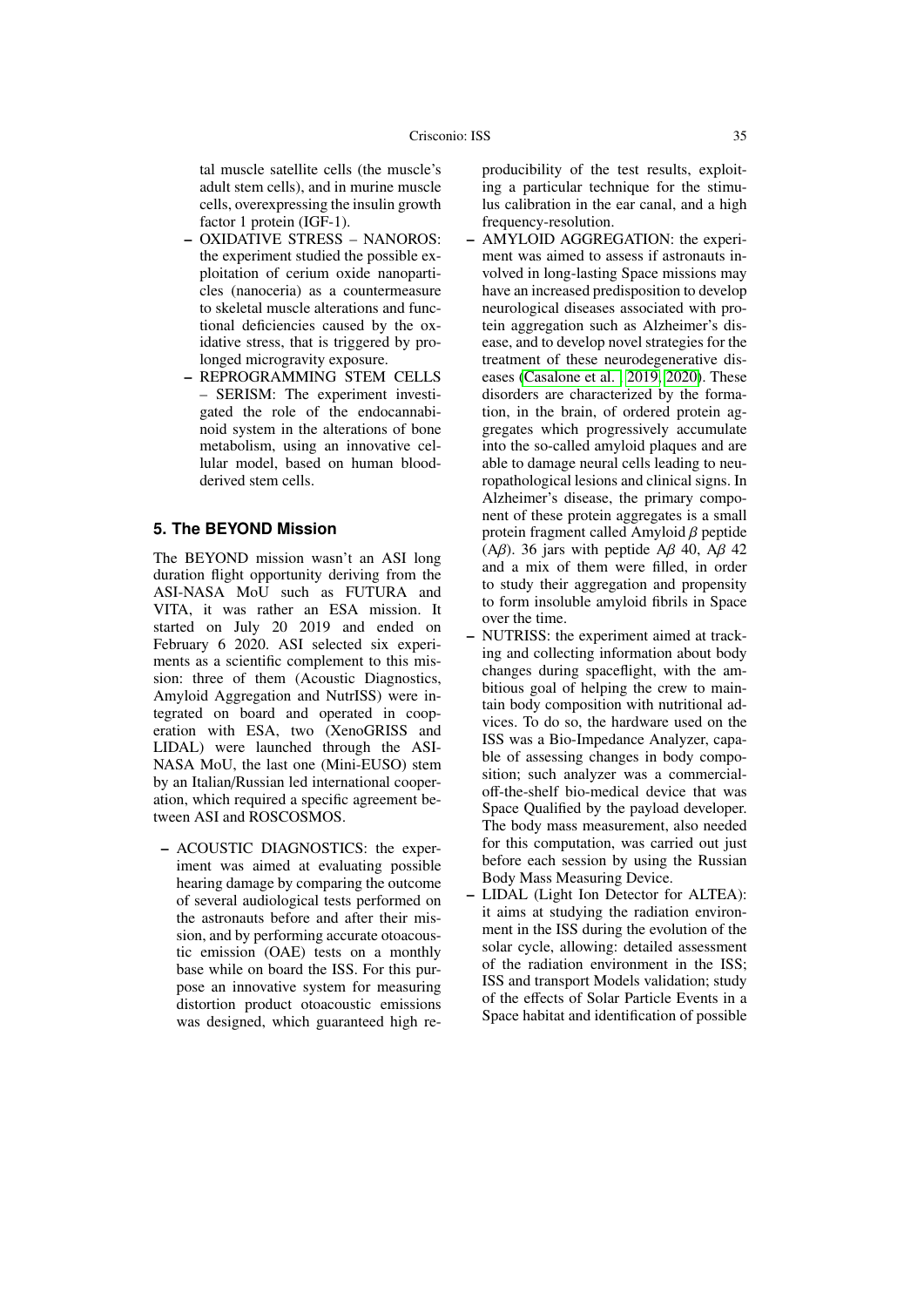countermeasures. It is a detector based on scintillators for fast time applications, designed to work paired with three ALTEA Silicon Detector Units (SDU), in order to extend the ALTEA detection capability for the lower Z-part of the radiation spectrum onboard the ISS and to enhance particle discrimination through the measurements of the Time of Flight of the detected ions. It was launched on November 12 2019, and installed and activated for the first time on January 19 2020. It is currently operating nominally in unattended way, and is expected to stay on board the ISS for at least 4 years.

- MINI-EUSO (Multiwavelength Imaging New Instrument for the Extreme Universe Space Observatory): it is an UV optical detector, with a field of view of about 44◦ and a ground resolution of about 6.1 Km. It is based on an optical system made of two Fresnel lenses with a diameter of 25 cm, and a focal surface made of 36 MultiAnode Photomultiplers, 64 pixels each, capable of single photon detection. The main scientific objectives of the mission are the detection of night UV emissions from the Earth so to build an UV map of the Earth, the search for Strange Quark Matter, the study of atmospheric phenomena such as Transient Luminous Events, the detection of meteors and meteoroids so to contribute to meteor hazard estimation, the observation of sea bioluminescence and of Space debris. It was launched on August 22 2019, and was operated for the first time on October 7 2019. It was used for several observation sessions, is operating nominally, and is expected to stay on board the ISS for at least 3 years.
- XENOGRISS: the ASI scientific complement to this mission included also an educational experiment, like VITA mission, which was selected by ASI after a dedicated call. The experiment payload consisted in a tadpole culture (6 animals) of Xenopus laevis contained in a Xenopus Experiment Unit, contained in the ASI BIOKON facility. The goals were to understand the mechanisms underlying the

effect of microgravity upon the processes of growth, repair and regeneration of tissues. A better knowledge of these processes is important in defining protocols for the management of traumatic injuries, wounds and chronic ulcers both in Space and on Earth.

## **6. ASI support to Italian PIs selected for ESA experiments**

Italian researchers can access the ISS also through ESA, as mentioned in the introduction. ESA, however, provides research opportunities on the ISS (and for research on ground) without funding the experiments: this must be done by national agencies. ASI, therefore, issues in turn periodically calls aimed to financially support the national projects already selected by ESA Announcements of Opportunity (AO). The "ESA 2020" call is currently underway, aimed at supporting the Italian researchers selected in the following ESA AOs: AO-16-Bedrest - human physiology using bed rest studies; AO-17-Concordia - medicine, human physiology and psychology using the Concordia Antarctic station; AO-17-IBER - radiation biology using the GSI ground accelerator; "Joint call for ESA-CMSA experiments" - biology, physical sciences and human physiology aboard the International Space Station and the Chinese Space Station; ESA-CORA-IBER - radiation biology using ground accelerators; ESA-CORA-GBF - human physiology, biology (including astrobiology) and physical sciences using ESA's Ground Based Facilities; ESA-CORA-PF - human physiology, biology (including astrobiology) and physical sciences as part of the ESA program for parabolic flights; ESA-CORA-MAP - human physiology, biology (including astrobiology) and physical sciences using facilities on board the ISS and ground-based.

#### **References**

- <span id="page-6-0"></span>Baiocco, G., Crisconio M., et al. 2018, Life Sciences in Space Research 18, 1-11
- <span id="page-6-1"></span>Baiocco, G., Crisconio, M., et al. 2020, Aerotecnica Missili & Spazio 99, 111-114